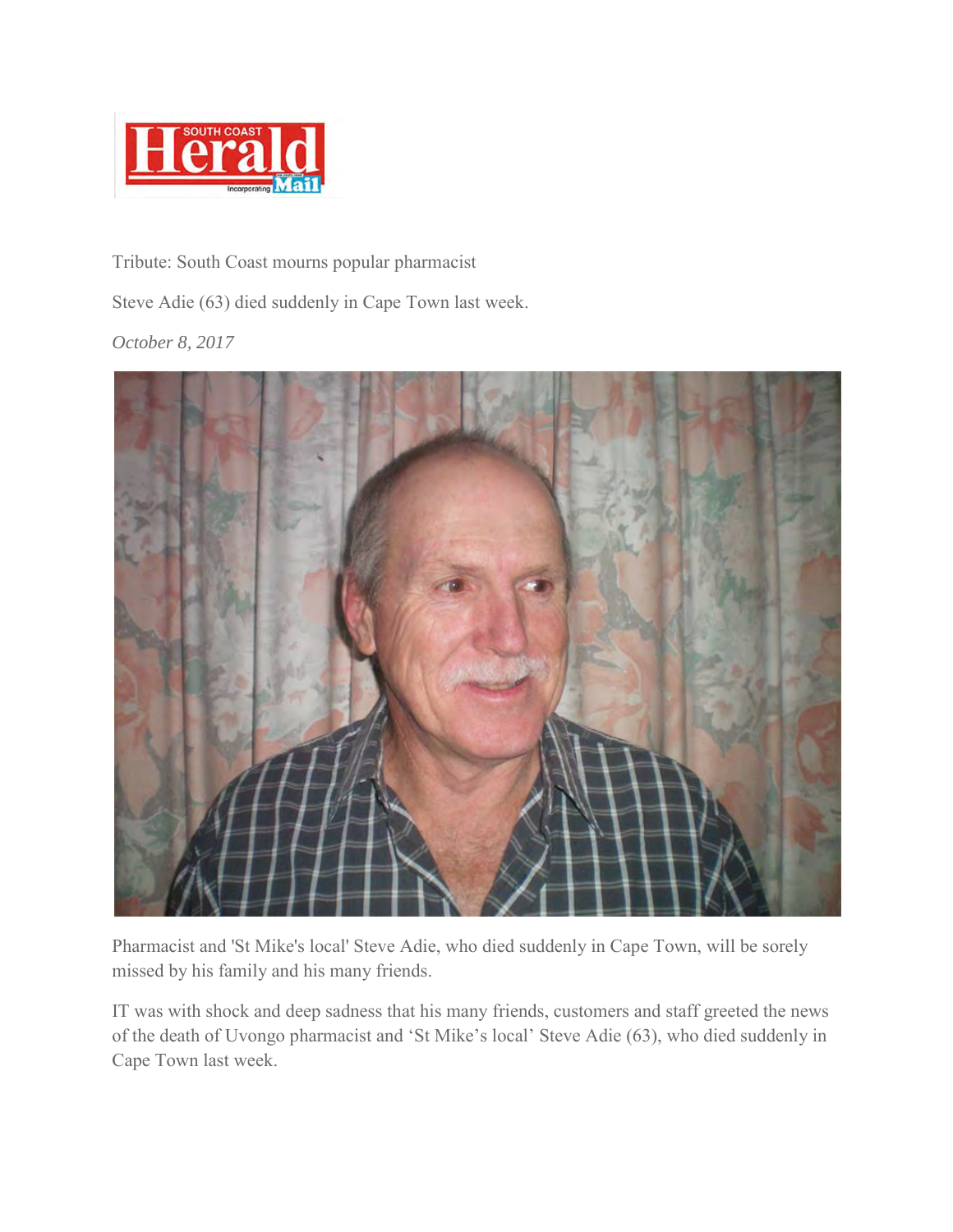The venue was packed when Steve's family and many friends gathered to mark his passing and to celebrate his life at Douglas Mitchell on Sunday last week. Memories of this much-loved and highly respected long-time Uvongo resident were shared.

While many words were used to describe Steve, the one that kept popping up was 'integrity'. Steve was a highly principled person, a man of great integrity, a solid, civic-minded citizen and a good friend.

For many years he was an active member of Round Table and 41ers, organisations that allowed him to involve himself in his community.

As a pharmacist he was a true professional, always ethical, extremely knowledgeable and renowned for his kindness, patience, devotion and thoughtfulness to all who needed his professional services, particularly the elderly.

Many of his customers who attended the Douglas Mitchell gathering spoke about his willingness always to go the extra mile for them.

In spite of his serious attitude towards work, he was great company. He was a cheerful, happy person who loved life and who packed so much into every day.

While he maintained a deep interest in his chosen profession, after closing time he loved to relax and enjoy the company of his family and a wide circle of friends.

It was only when you got to know him that you discovered he had a brilliant, rather quirky and sometimes wicked sense of humour. A practical joke, usually perpetrated with a perfectly straight face, was his forte.

As a thoroughly committed sports enthusiast, he loved to watch rugby, a game he had played in his youth, and he was a keen cyclist. Water, though, was his true element and he was at one with the sea.

An excellent swimmer who specialised in butterfly, he represented Zimbabwe as a young man. Later, hardly a day went by without him swimming, either in his pool at home or in the ocean he loved.

Steve was born in Bulawayo, Zimbabwe, and was educated at Milton Senior. As his sister, Angela Woodin, pointed out, while growing up he had one foot in South Africa as their parents, Lois and Graham, had a cottage near St Michael's beach in Uvongo where the family spent many happy holidays.

It always irked Steve that he was a holidaymaker and not a 'St Mike's local', a situation he was determined to rectify.